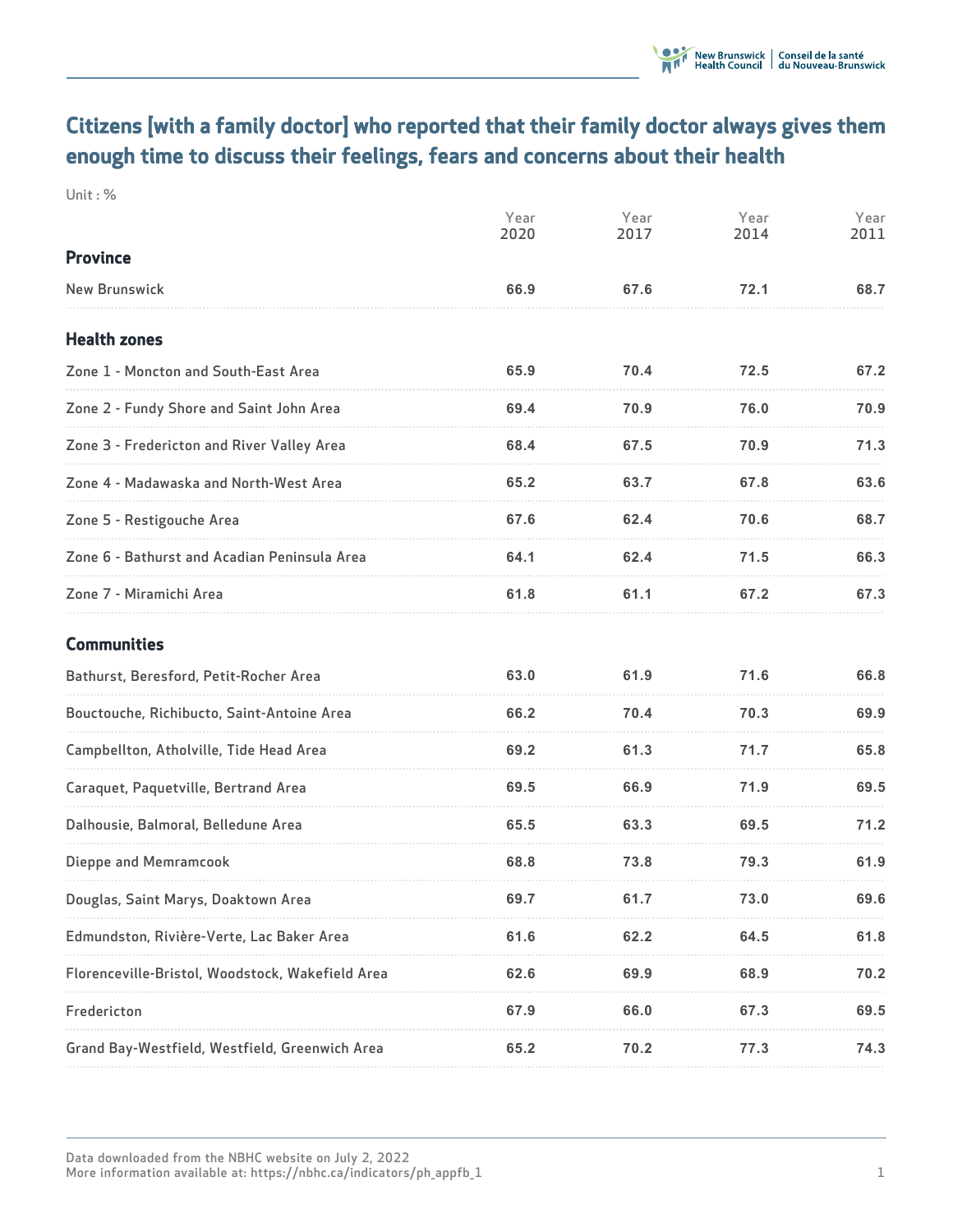

|                                                    | Year<br>2020 | Year<br>2017 | Year<br>2014 | Year<br>2011 |
|----------------------------------------------------|--------------|--------------|--------------|--------------|
| Grand Falls, Saint-Léonard, Drummond Area          | 68.1         | 68.2         | 69.8         | 64.3         |
| Hillsborough, Riverside-Albert, Alma Area          | 70.5         | 70.3         | 76.9         | 73.7         |
| Kedgwick, Saint-Quentin and Grimmer                | 75.1         | 57.0         | 78.4         | 70.9         |
| Minto, Chipman, Cambridge-Narrows Area             | 67.1         | 67.4         | 76.9         | 77.4         |
| Miramichi, Rogersville, Blackville Area            | 61.6         | 62.8         | 70.7         | 68.1         |
| Moncton                                            | 64.1         | 71.7         | 70.9         | 66.7         |
| Nackawic, McAdam, Canterbury Area                  | 70.7         | 60.9         | 75.8         | 78.3         |
| Neguac, Alnwick, Esgenoopetitj Area                | 60.0         | 53.0         | 53.5         | 63.6         |
| New Maryland, Kingsclear, Lincoln Area             | 69.6         | 70.6         | 72.7         | 70.7         |
| Oromocto, Gagetown, Fredericton Junction Area      | 73.0         | 75.7         | 70.5         | 71.4         |
| Perth-Andover, Plaster Rock, Tobique Area          | 74.3         | 65.4         | 75.3         | 72.0         |
| Quispamsis, Rothesay, Hampton Area                 | 71.5         | 73.7         | 76.9         | 72.3         |
| <b>Riverview and Coverdale</b>                     | 67.0         | 63.9         | 71.0         | 67.7         |
| Sackville, Dorchester, Port Elgin Area             | 70.3         | 71.1         | 68.7         | 70.7         |
| Saint John, Simonds and Musquash                   | 67.6         | 69.9         | 76.8         | 70.4         |
| <b>Salisbury and Petitcodiac</b>                   | 66.5         | 70.7         | 74.7         | 67.2         |
| Shediac, Beaubassin East and Cap-Pelé              | 63.9         | 69.6         | 73.1         | 66.8         |
| Shippagan, Lamèque, Inkerman Area                  | 56.8         | 60.7         | 72.8         | 65.4         |
| St. George, Grand Manan, Blacks Harbour Area       | 70.6         | 65.0         | 76.1         | 71.1         |
| St. Stephen, Saint Andrews, Campobello Island Area | 61.7         | 73.4         | 72.0         | 71.3         |
| Sussex, Norton, Sussex Corner Area                 | 69.6         | 70.3         | 73.6         | 67.9         |
| <b>Tracadie and Saint-Isidore</b>                  | 69.0         | 60.8         | 69.6         | 62.6         |
| Age                                                |              |              |              |              |
| 18-64                                              | 66.1         | 67.6         | 71.5         | 67.9         |
|                                                    |              |              |              |              |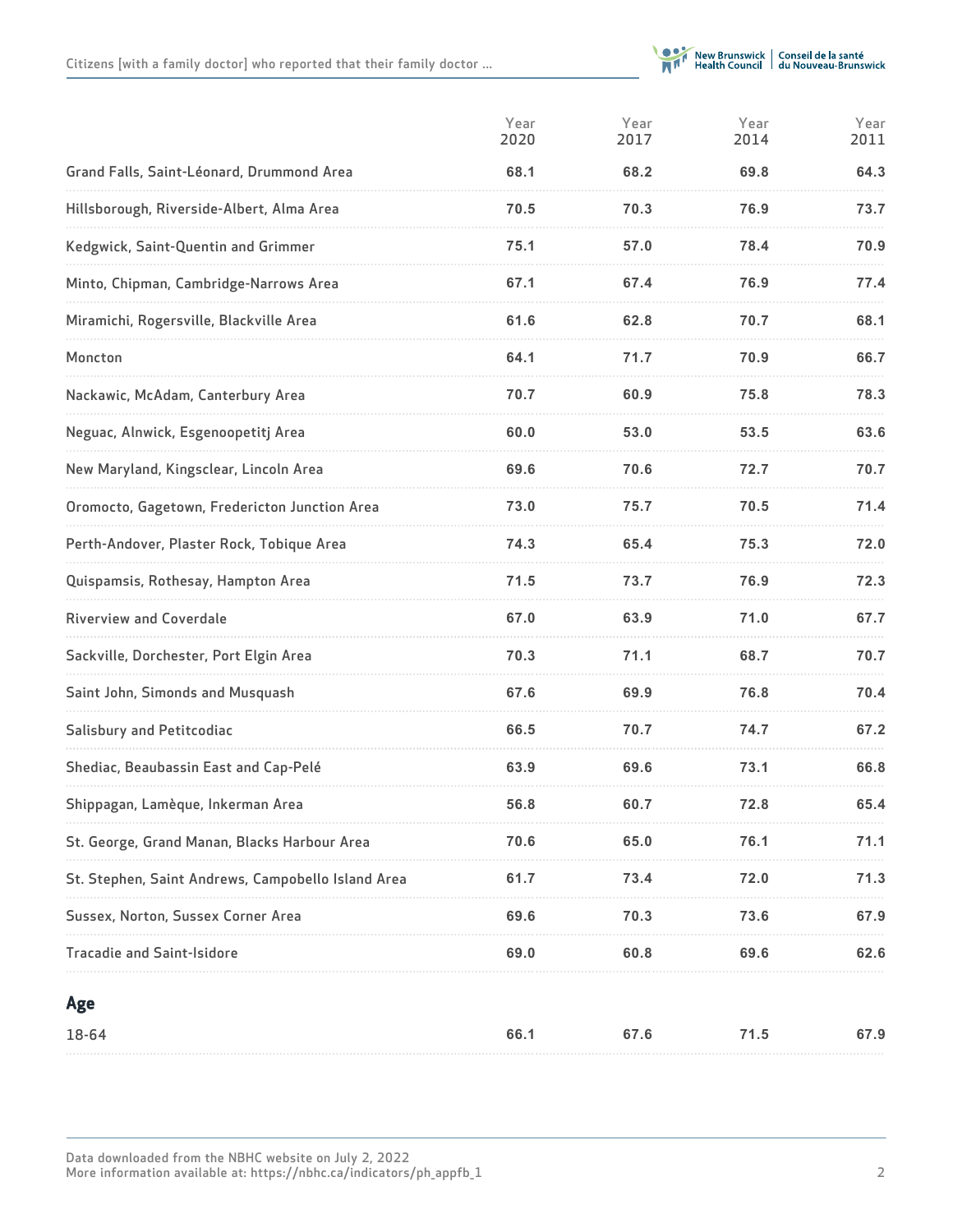**Citizens [with a family doctor] who reported that their family doctor ...**



|                                        | Year<br>2020 | Year<br>2017 | Year<br>2014 | Year<br>2011 |
|----------------------------------------|--------------|--------------|--------------|--------------|
| 65 and over                            | 69.8         | 67.6         | 74.2         | 71.8         |
| Sex at birth                           |              |              |              |              |
| Female                                 | 65.5         | 66.1         | 70.9         | 66.2         |
| Male                                   | 69.3         | 69.5         | 73.8         | 72.0         |
| <b>Sexual orientation</b>              |              |              |              |              |
| Sexual minority people                 | 62.3         | n/a          | n/a          | n/a          |
| Heterosexual people                    | 67.3         | n/a          | n/a          | n/a          |
| <b>Language</b>                        |              |              |              |              |
| Preferred language of service: English | 67.8         | 68.5         | 72.4         | 70.4         |
| Preferred language of service: French  | 65.6         | 63.6         | 70.4         | 63.3         |
| Indigenous identity                    |              |              |              |              |
| Indigenous                             | 67.3         | 63.3         | 73.3         | 61.7         |
| Non-Indigenous                         | 67.0         | 67.8         | 72.1         | 68.9         |
| Immigrant                              |              |              |              |              |
| Immigrants                             | 58.0         | 68.6         | n/a          | n/a          |
| Non-immigrants                         | 68.1         | 67.6         | n/a          | n/a          |
| <b>Education level</b>                 |              |              |              |              |
| High school or less                    | 66.8         | 66.2         | 72.0         | 69.0         |
| Postsecondary                          | 67.4         | 68.6         | 72.3         | 68.5         |
| <b>Household income</b>                |              |              |              |              |
| Less than \$25,000                     | 62.4         | 62.0         | 66.4         | 64.2         |
| \$25,000 to less than \$60,000         | 66.5         | 66.3         | 72.4         | 69.3         |
| \$60,000 or more                       | 70.1         | 71.3         | 74.8         | 70.5         |

**Data downloaded from the NBHC website on July 2, 2022 More information available at: https://nbhc.ca/indicators/ph\_appfb\_1 3**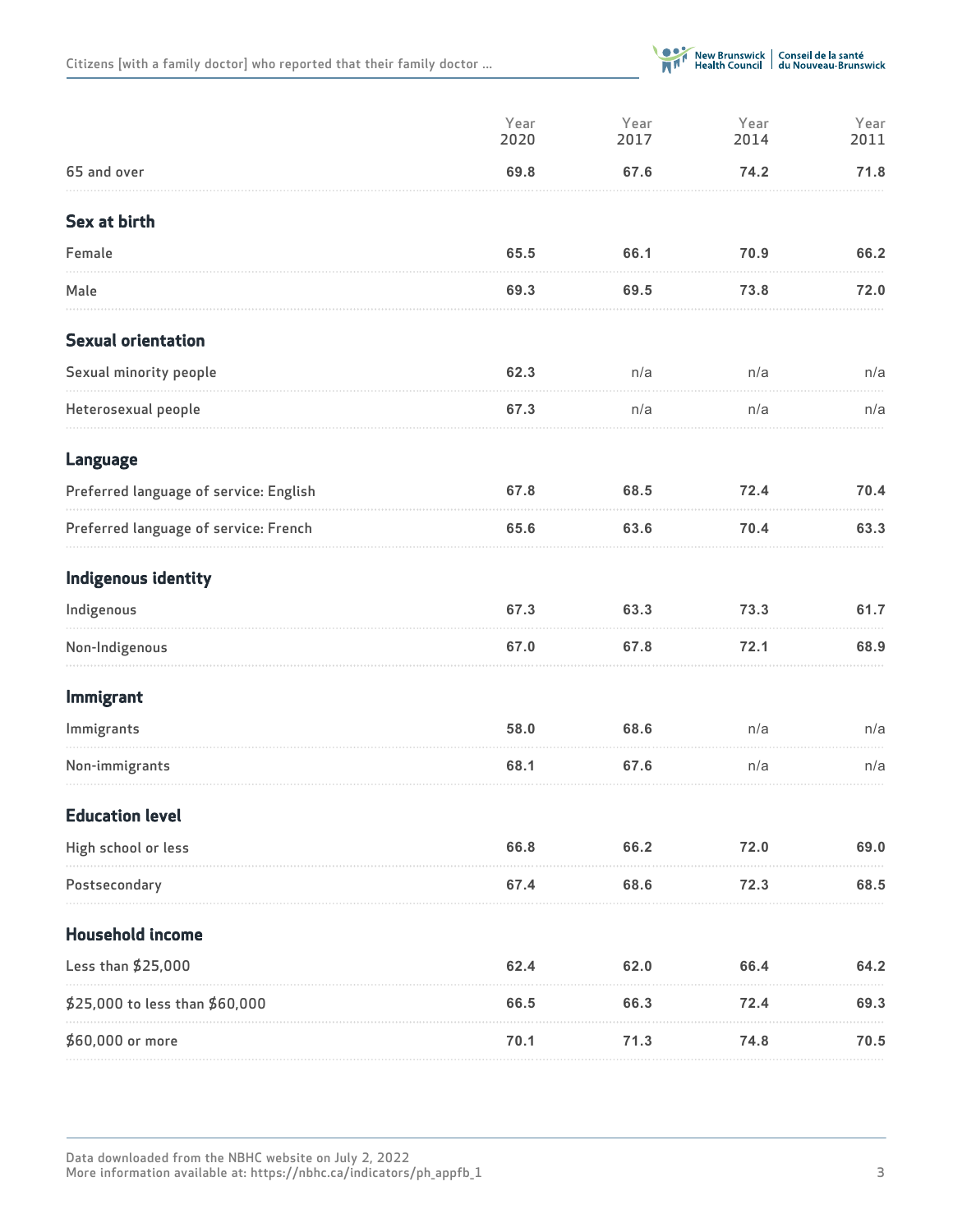|  |  |  |  |  | Citizens [with a family doctor] who reported that their family doctor |  |  |  |  |  |
|--|--|--|--|--|-----------------------------------------------------------------------|--|--|--|--|--|
|--|--|--|--|--|-----------------------------------------------------------------------|--|--|--|--|--|



|                                  | Year<br>2020 | Year<br>2017 | Year<br>2014 | Year<br>2011 |
|----------------------------------|--------------|--------------|--------------|--------------|
| <b>Persons with a disability</b> |              |              |              |              |
| Without disability               | 68.9         | 69.8         | 73.8         | n/a          |
| With disability                  | 61.7         | 61.9         | 67.4         | n/a          |